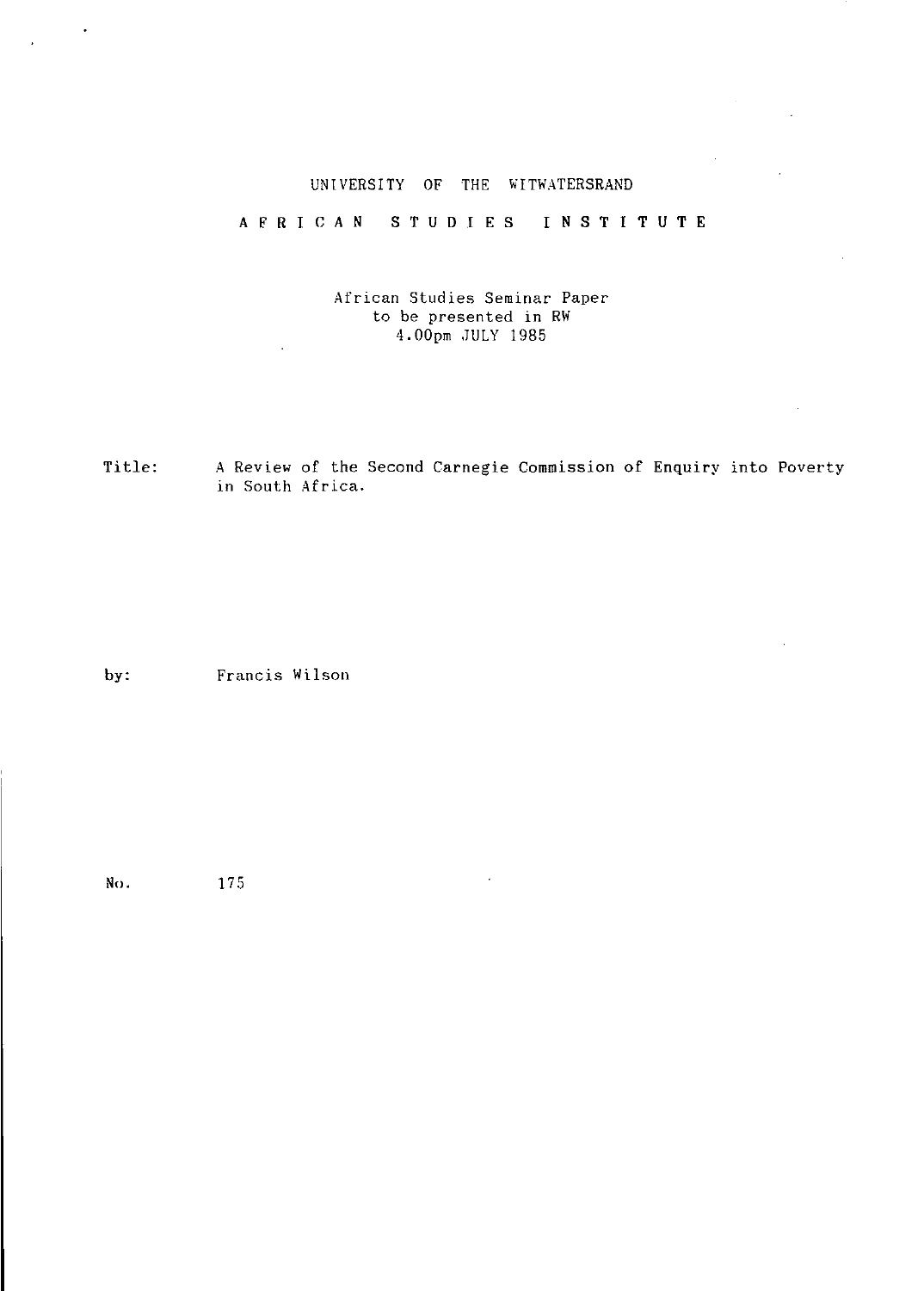### **DISCUSSION: NOT FOR PUBLICATION**

#### **NOTE S AN D QUESTION S FO R AFRICA N STUDIE S SEMINA R**

**Wha t follow s I s th e bares t outlin e o f som e o f th e majo <sup>r</sup> issue s emergin g fro m th e Secon d Carnegi e Inquir y int o Povert y an d Development . I inten d t o fles h ou t thes e bone <sup>s</sup> <sup>i</sup> n th e semina r i n th e hop e o f provokin g critica l discussion .**

**Thi s semina r wil l focu s o n povert y an d th e processe s o f impoverishment in Southern Africa, and on the second Carnegi e Inquiry , whic h ha s bee n goin g o n ove r th e pas t fiv e year s .**

Background, and introduction.

**Purpos e o f th e Inquir y no t jus t t o documen t poverty , bu t t o engag e i n policy-oriente d research : researc h t o assis t th <sup>e</sup> societ y t o develo p strategie s t o mov e awa y fro m poverty .**

**Firs t o f all , th e problem s o f definition . W e decide d no <sup>t</sup> t o star t wit h an y specifi c definitio n o f poverty , no r wit h a n y approac h whic h woul d reduc e i t t o a singl e numbe r (suc <sup>h</sup> <sup>a</sup> s incom e level ) [ c f . Stephe n J Gould] . W e wen t of f int o ai <sup>l</sup> part s o f souther n Afric a an d commissione d peopl e t o g o ou <sup>t</sup> int o th e communitie s an d invit e anybod y wh o wa s intereste d <sup>t</sup> o participate , hopin g tha t i n th e process , w e w o uI d arriv <sup>e</sup>**

**-1-**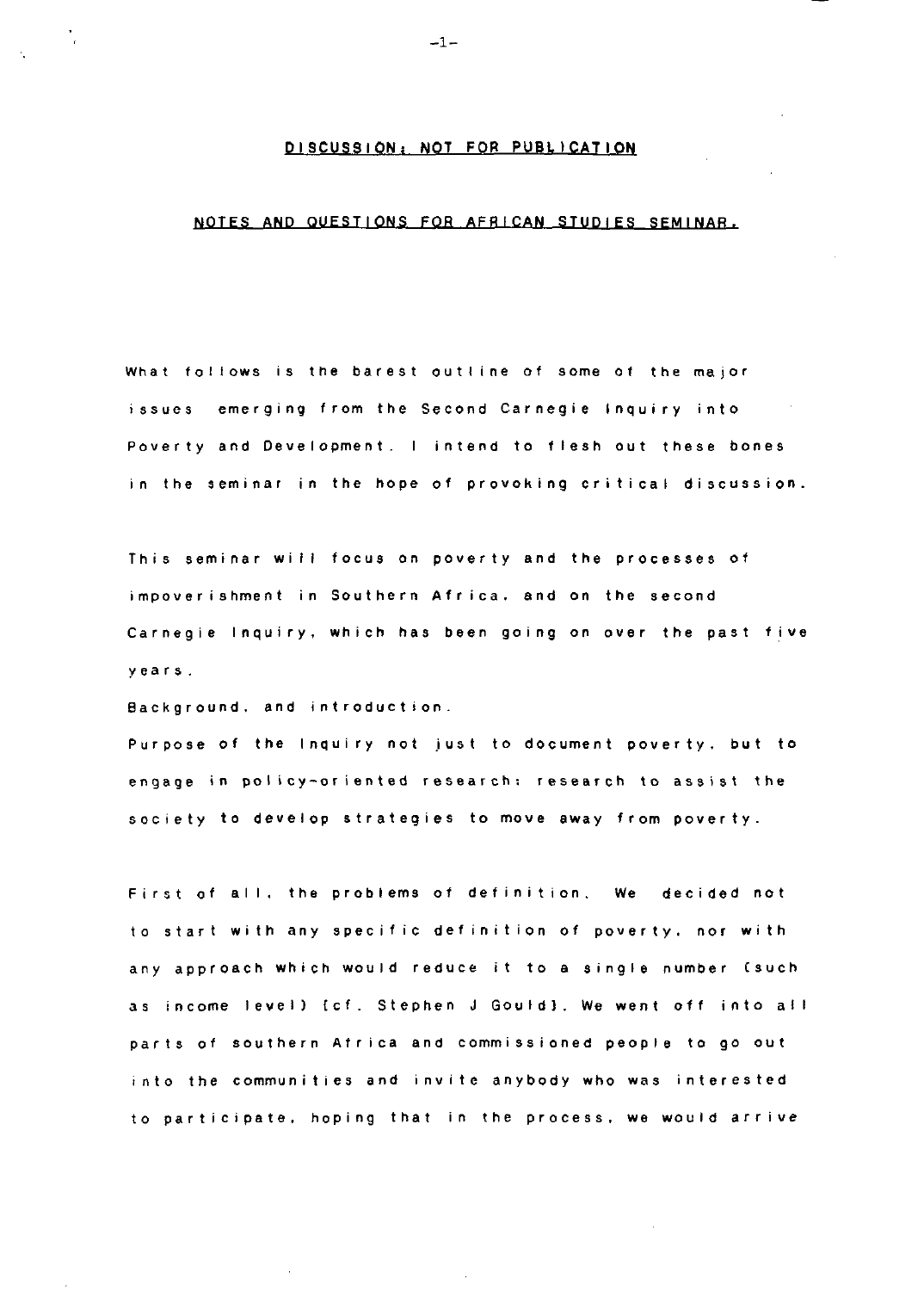**a t a mufti-dimensiona l appreciatio n o f poverty . Ther e ar e variou s indicator s whic h emerged , an d whic h hav e increase d o u r awarenes s o f th e natur e o f povert y a s endure d b y peopl <sup>e</sup> i n thi s country . Som e o f thes e ar e indicator s commo n t o othe r part s o f th e world ; som e ar e specifi c t o ou r poiitic a -economi c context . Wilfre d Beckerman' s approac h prove <sup>d</sup> helpfu l - povert y i s lik e a n illness . On e ha s t o diagnos e i t s differen t manifestations . Thi s mean t bein g ope n t <sup>o</sup>**  $e$  *xploration* of all the components, and contributing factors.

**I n th e process , afte r th e conferenc e ha d draw n togethe r al l t h e finding s o f th e researc h done , w e cam e u p wit h ove <sup>r</sup> twent y face s o f poverty . Fo r th e purpose s o f thi s tal k Cgive n th e tim e constraints) , I shal l highligh t si x o r seven . Thes e include : Hunger , Water , Fuel , Privacy . Huma n Dignity , Illiteracy , an d Income .**

**I n term s o f th e macr o picture , w e attempte d t o addres s th e question . I s povert y increasin g o r decreasing ? an d b y ho w much ? Ther e i s som e statistica l analysi s - fro m Simkin s an d McGrath , whic h help s tackl e thes e questions .**

**I n th e debat e abou t cause s o f povert y w e foun d ourselve s agai n movin g awa y fro m th e ide a o f th e singl e answer . W e foun d i n realit y a we b o f causation : a se t o f interlockin g vulnerabilitie s an d interactin g force s whic h pus h peopl e int o povert y an d the n kee p the m there . Analysi s s o fa r ha s**

**- 2-**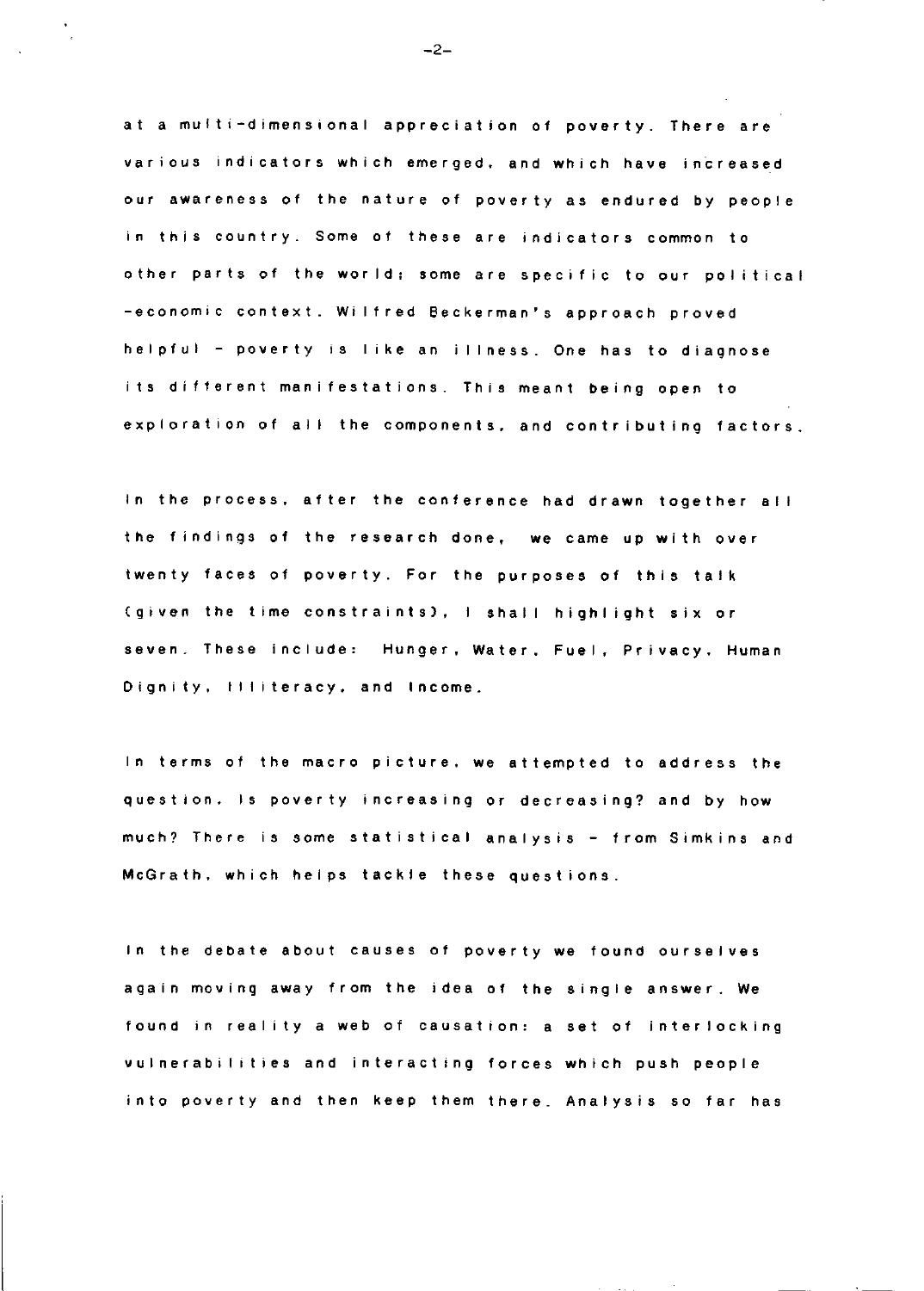**focusse d o n identifyin g specifi c area s o f vulnerability , suc h a s childre n betwee n 2 an d 5 year s o f age . an d household s whos e hea d i s withi n 5 year s o f retirement . Othe r force s i n th e cobwe b includ e natura l disaster s bot h o n a smal l an d a larg e scale , an d man-mad e disaster s suc h a s resettlemen t o r retrenchment : administrativ e an d legislativ e action ; th e publi c allocatio n o f resources ; th e misus e o f privat e resources ; th e effect s o f populatio n growth : th e macr o politica l consequence s o f capita l accumulatio n a t th e cor e wit h impoverishmen t a t th e periphery ; an d th e patter n o f politica l pow e r .**

**Turnin g no w t o strategie s whic h wil l effec t som e chang e i n t h e live s o f th e poo r b y empowerin g th e powerless , wha <sup>t</sup> seem s t o hav e emerge d fro m th e paper s an d fro m th e discussio n ar e thre e type s o f strategies ; th e individual ; t h e shor t ru n an d lon g run . Ther e ar e variou s strategie s fo <sup>r</sup> immediat e survival , mos t o f whic h involv e breakin g th e law . Ther e ar e als o shor t ru n strategie s whic h eve n withi n th e existin g politica l circumstance s ca n het p t o brea k th e viciou s spira l o f poverty , throug h communit y action . The n ther e ar e th e lon g ru n strategies , worke d ou t o n th e assumptio n o f politica l flexibility . Thes e includ e publi c work s an d employmen t s chernes ; lan d reform ; abolitio n o f influ x control ; an d othe r fundamenta l change s i n th e structure s o f th e economy .**

**-3-**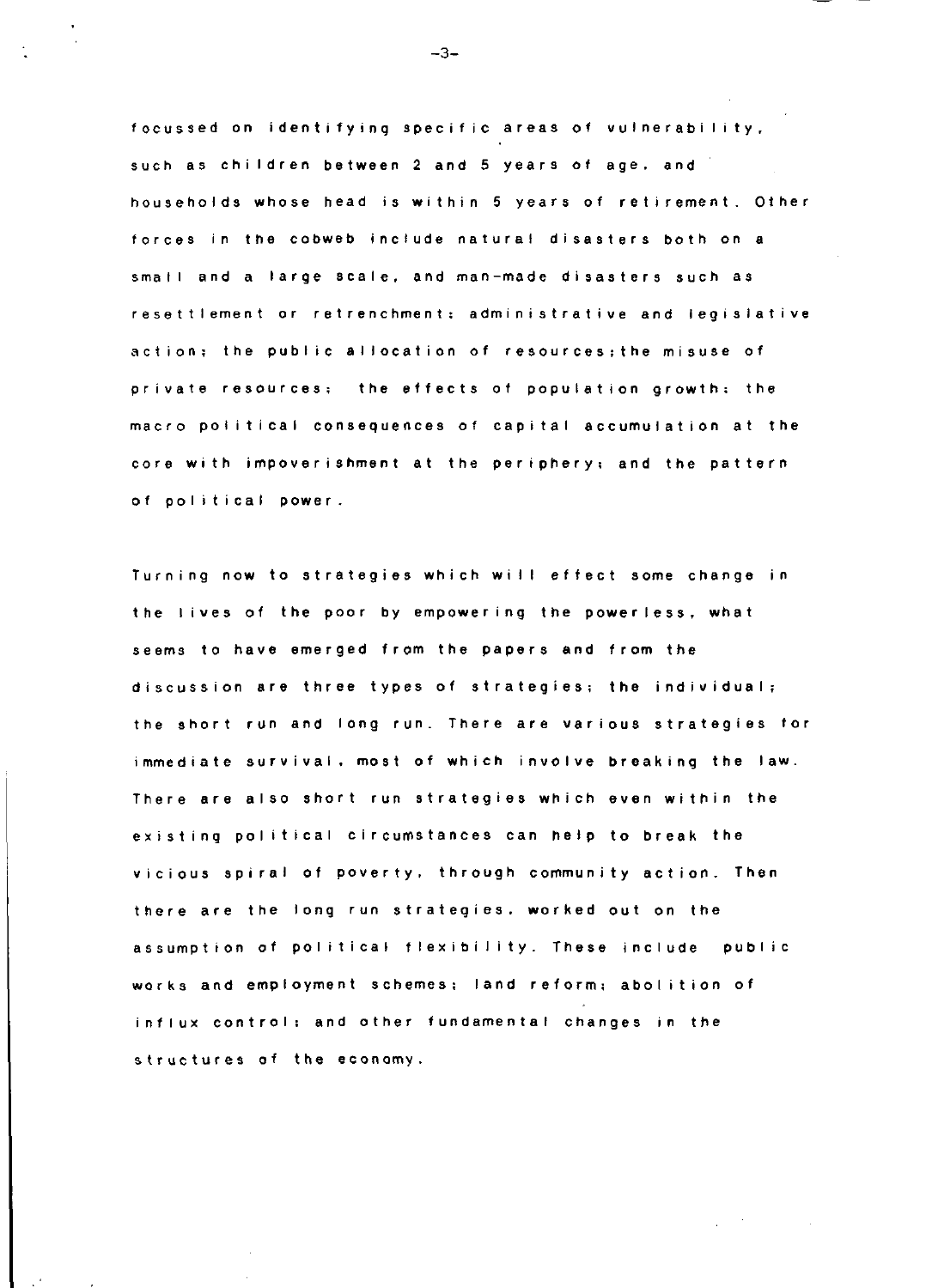Finally there is need in this discussion to assess critically the whole methodology of the Inquiry ranging from its method of collecting data through its underlying assumptions to the dynamic of the collective search for strategies.